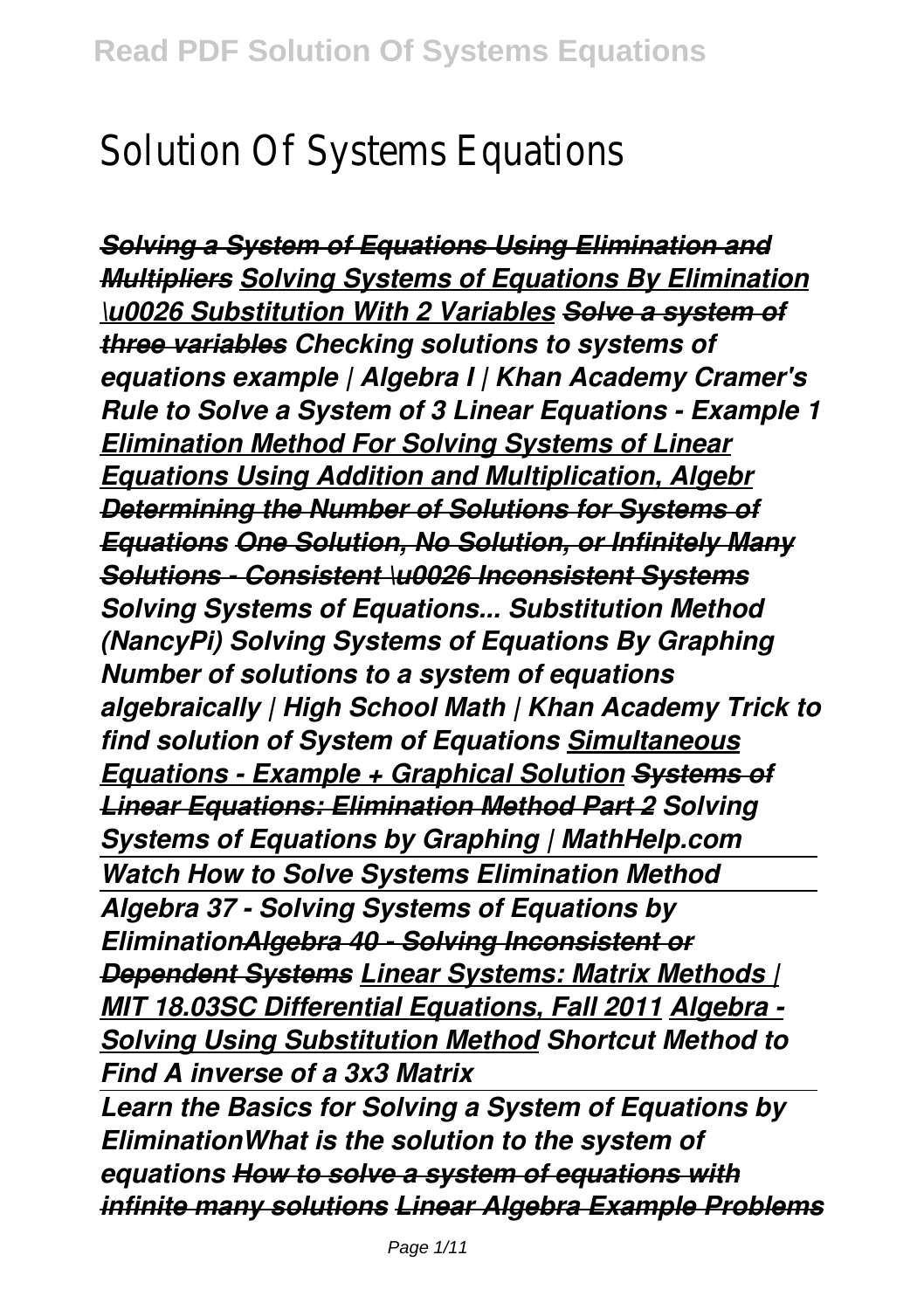*- General Solution of Augmented Matrix Systems of Equations with No Solution or Infinite Solutions (TTP Video 51) Linear System of Equations with Infinitely Many Solutions Defending Density: The Future of Urban Systems in New York Solving systems of equations by elimination | Algebra Basics | Khan Academy solving systems of equations three ways (KristaKingMath) Solution Of Systems Equations*

*A system of equations is a set of one or more equations involving a number of variables. The solutions to systems of equations are the variable mappings such that all component equations are satisfied—in other words, the locations at which all of these equations intersect. To solve a system is to find all such common solutions or points of intersection.*

*Systems of Equations Solver: Wolfram|Alpha The following steps are followed when solving systems of equations using the elimination method: Equate the coefficients of the given equations by multiplying with a constant. Subtract the new equations common coefficients have same signs and add if the common coefficients have opposite signs,*

*Solving System of Equations – Methods & Examples Systems of equations: trolls, tolls (2 of 2) Testing a solution to a system of equations. Practice: Solutions of systems of equations. This is the currently selected item. Systems of equations with graphing: y=7/5x-5 & y=3/5x-1. Systems of equations with graphing: exact & approximate solutions.*

*Solutions of systems of equations | Algebra (practice ... The Solutions of a System of Equations A system of* Page 2/11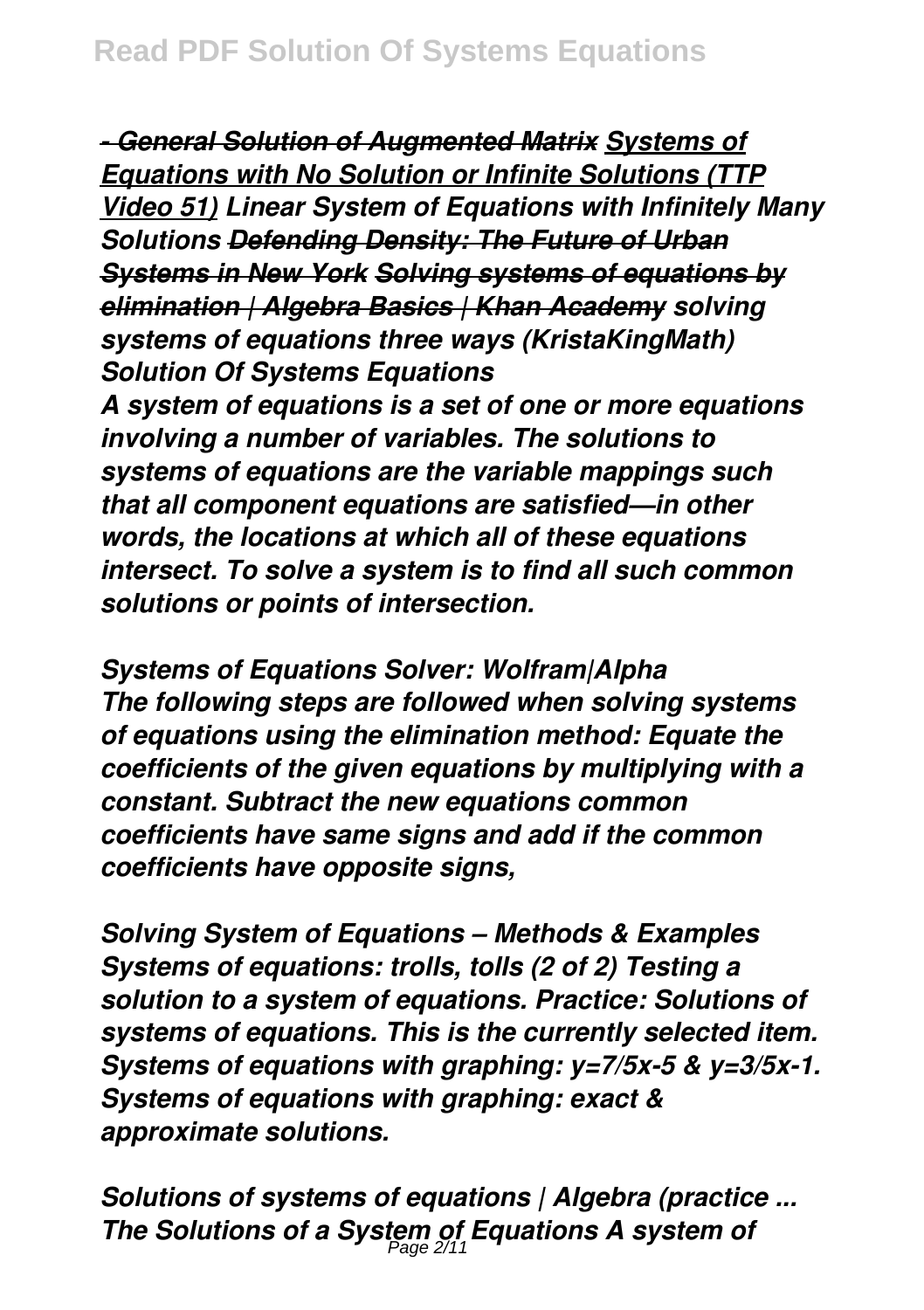*equations refers to a number of equations with an equal number of variables. We will only look at the case of two linear equations in two unknowns. The situation gets much more complex as the number of unknowns increases, and larger systems are commonly attacked with the aid of a computer.*

*The Solutions of a System of Equations*

*The solutions of a system of equations are the values of the variables that make all the equations true. A solution of a system of two linear equations is represented by an ordered pair (x,y). To determine if an ordered pair is a solution to a system of two equations, we substitute the values of the variables into each equation.*

*4.1: Solve Systems of Linear Equations with Two Variables ...*

*Solutions of systems of linear equations: 1 solution A system of linear equations has 1 solution if the lines have different slopes regardless of the values of their yintercepts. For example, the following systems of linear equations will have one solution. We show the slopes for each system with blue.*

*Solutions of Systems of Linear Equations If you have a system of equations that contains two equations with the same two unknown variables, then the solution to that system is the ordered pair that makes both equations true at the same time. Follow along as this tutorial uses an example to explain the solution to a system of equations!*

*What's a Solution to a System of Linear Equations ... A system of linear equations means two or more linear* Page 3/11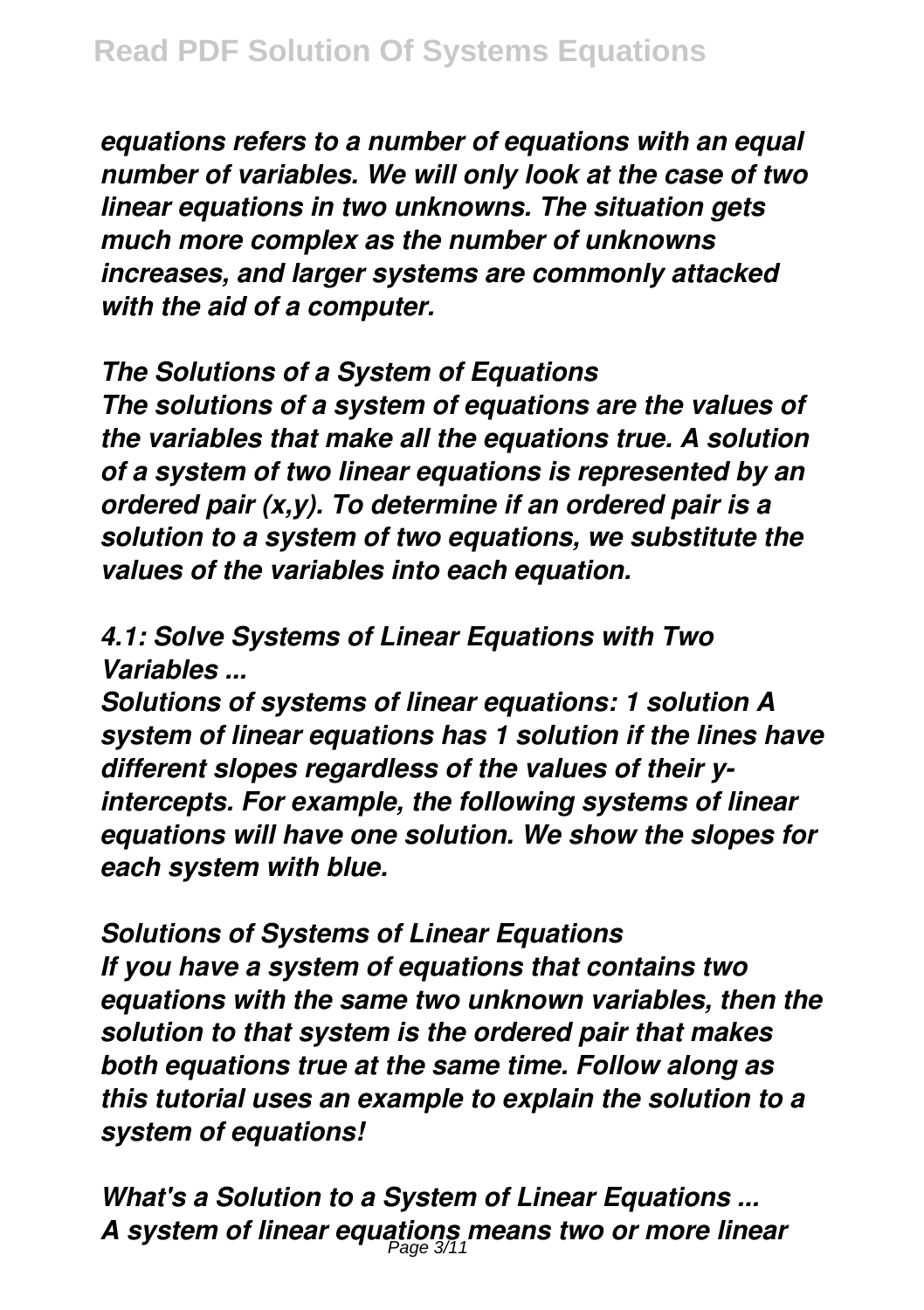*equations. (In plain speak: 'two or more lines') If these two linear equations intersect, that point of intersection is called the solution to the system of linear equations. Systems of Linear Equations Worksheets*

*Systems of Linear Equations, Solutions examples, pictures ...*

*Systems of Equations Calculator is a calculator that solves systems of equations step-by-step. Example (Click to view) x+y=7; x+2y=11 Try it now. Enter your equations in the boxes above, and press Calculate! Or click the example. Need more problem types? Try MathPapa Algebra Calculator. About MathPapa*

*System of Equations Calculator - MathPapa x2 + y = 5, x2 + y2 = 7. \$xy+x-4y=11,\:xy-x-4y=4\$. xy + x − 4y = 11, xy − x − 4y = 4. \$3-x^2=y,\:x+1=y\$. 3 − x2 = y, x + 1 = y. \$xy=10,\:2x+y=1\$. xy = 10, 2x + y = 1. system-ofequations-calculator. en.*

*System of Equations Calculator - Symbolab The solution to a system of linear equations in two variables is any ordered pair that satisfies each equation independently. In this example, the ordered pair (4,7) (4, 7) is the solution to the system of linear equations.*

*Read: Solutions for Systems of Linear Equations ... Cramer's rule is an explicit formula for the solution of a system of linear equations, with each variable given by a quotient of two determinants. For example, the solution to the system. x + 3 y − 2 z = 5 3 x + 5 y + 6 z = 7 2 x + 4 y + 3 z = 8. {\displaystyle {\begin {alignedat} {7}x&\;+&\;3y& \;-&\;2z&\;=&\;5\\3x&\;+&\;5y&\;+&\;6z&\;=&\;7\\2x&\;+&\;4y &\;+&\;3z&\;=&\;8\end {alignedat}}}* Page 4/11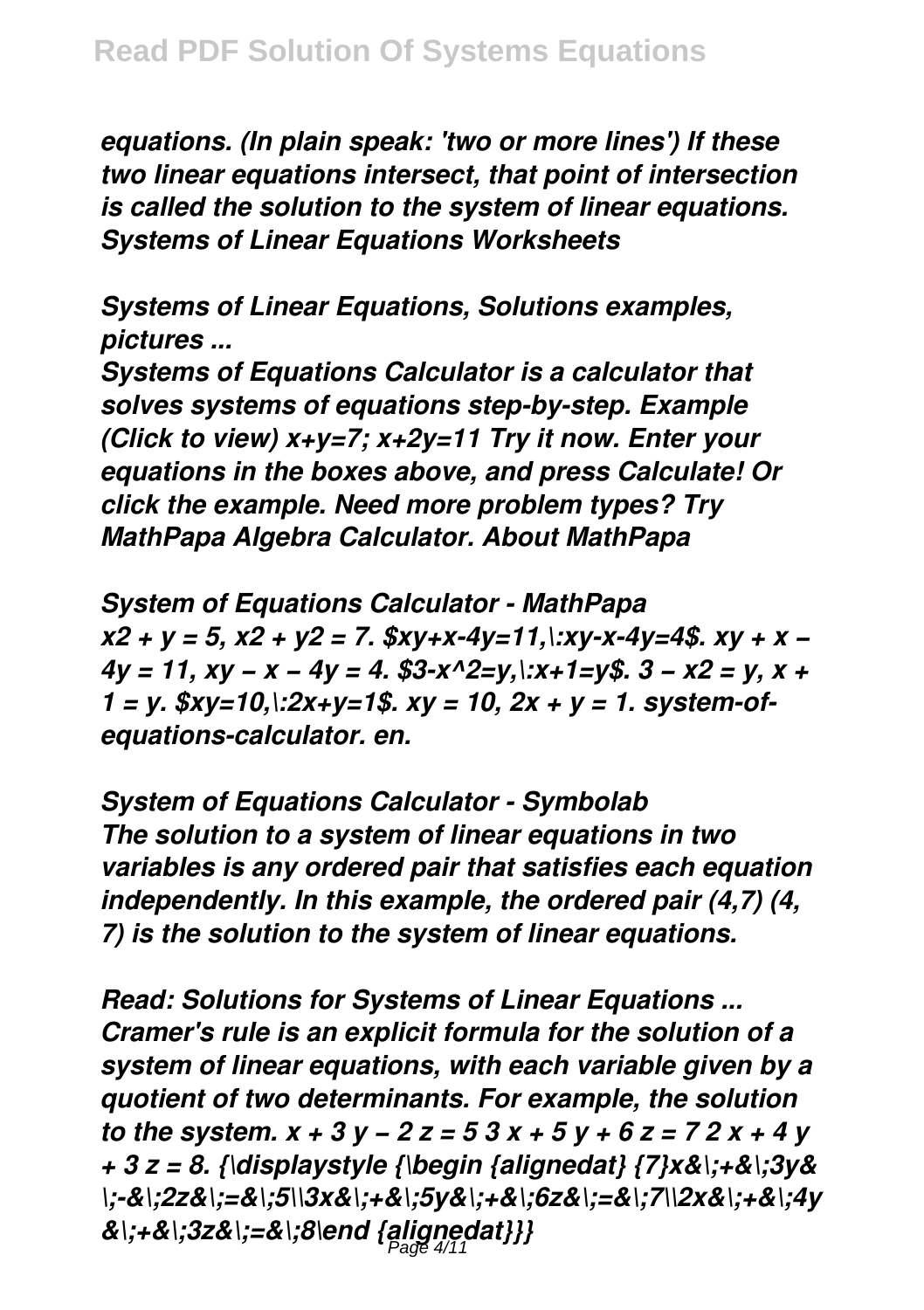*System of linear equations - Wikipedia Therefore, the solution set to the given system of nonlinear equations consists of two points which are (– 3, 4) and (2, –1). Graphically, we can think of the solution to the system as the points of intersections between the linear function \color {red}x + y = 1 x + y = 1 and quadratic function \color {blue}y =*  $\{x^2/3 - 5y = x^2 - 5\}$ *.* 

*Systems of Non-Linear Equations - ChiliMath Solving a system of equations requires you to find the value of more than one variable in more than one equation. You can solve a system of equations through addition, subtraction, multiplication, or substitution. If you want to know how to solve a system of equations, just follow these steps. Method 1*

*4 Ways to Solve Systems of Equations - wikiHow solution: The Lagrangian of the system is L = μ 2 ( ˙ r 2 + r 2 ˙ θ 2) + c r The equation of motion is μ ¨ r = μr ˙ θ 2-c r 2 and the condition for circular orbit is ˙ θ = q c μr 3. suppose r = r 0, for a complete period ˙ θ = 2 π τ r 0 = cτ 2 μ 4 π 2 1 3 If the circular motion is suddenly stopped, ˙ θ = 0, the EOM becomes ...*

*solution The Lagrangian of the system is L \u03bc 2 r 2 r ...*

*ax + by = c: This is a linear Diophantine equation. w 3 + x 3 = y 3 + z 3: The smallest nontrivial solution in positive integers is 12 3 + 1 3 = 9 3 + 10 3 = 1729. It was famously given as an evident property of 1729, a taxicab number (also named Hardy–Ramanujan number) by Ramanujan to Hardy while meeting in 1917. There are infinitely many nontrivial solutions.*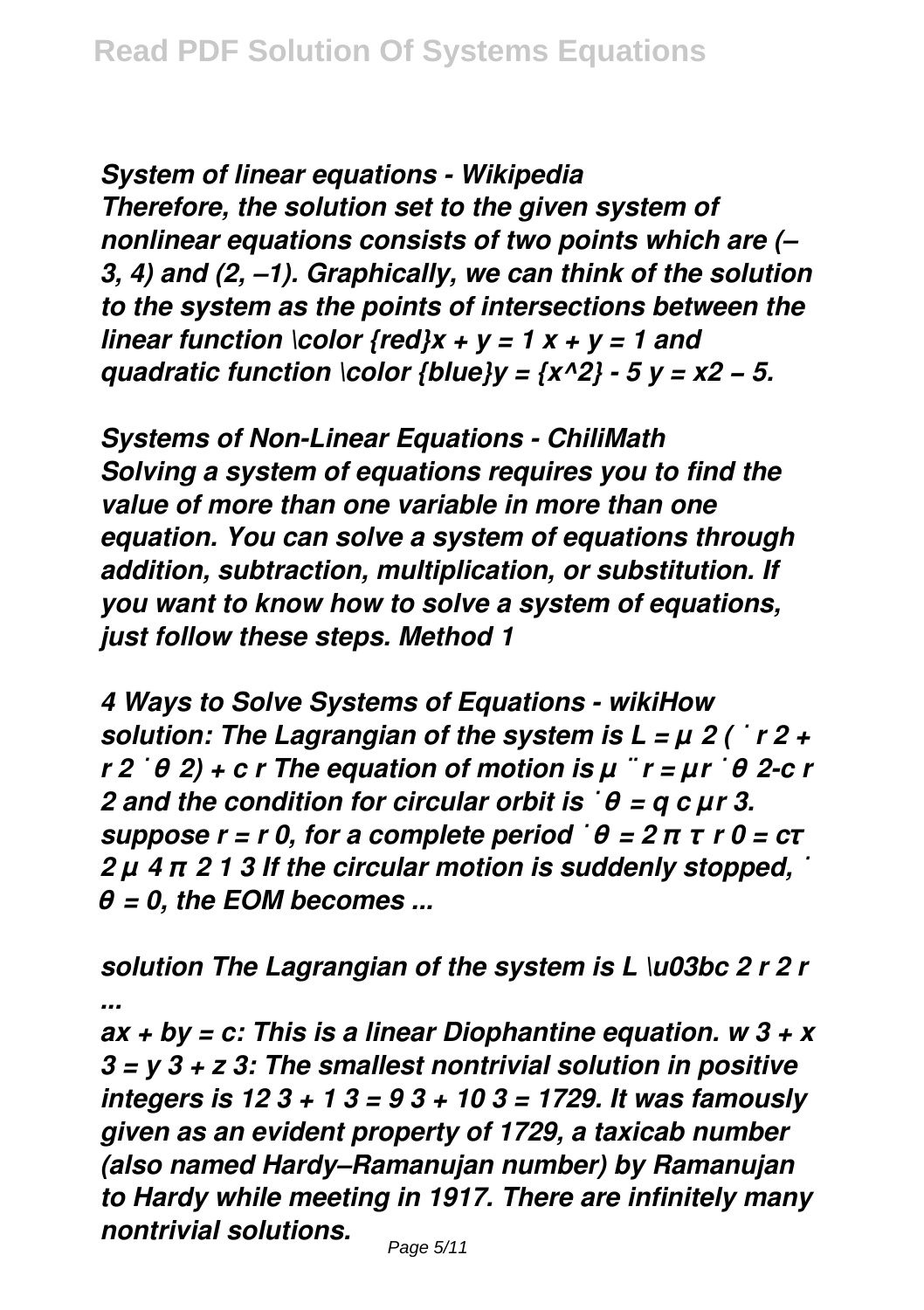*Diophantine equation - Wikipedia*

*The system of equations does not have only one solution because the lines do not intersect at only one point. Suppose a system of two linear equations has one solution. What must be true about the graphs of the two equations?*

*Study Exploring Systems of Linear Equations Flashcards ...*

*A solution to a system of equations means the point must work in both equations in the system. So, we test the point in both equations. It must be a solution for both to be a solution to the system.*

*Solving a System of Equations Using Elimination and Multipliers Solving Systems of Equations By Elimination \u0026 Substitution With 2 Variables Solve a system of three variables Checking solutions to systems of equations example | Algebra I | Khan Academy Cramer's Rule to Solve a System of 3 Linear Equations - Example 1 Elimination Method For Solving Systems of Linear Equations Using Addition and Multiplication, Algebr Determining the Number of Solutions for Systems of Equations One Solution, No Solution, or Infinitely Many Solutions - Consistent \u0026 Inconsistent Systems Solving Systems of Equations... Substitution Method (NancyPi) Solving Systems of Equations By Graphing Number of solutions to a system of equations algebraically | High School Math | Khan Academy Trick to find solution of System of Equations Simultaneous Equations - Example + Graphical Solution Systems of* Page 6/11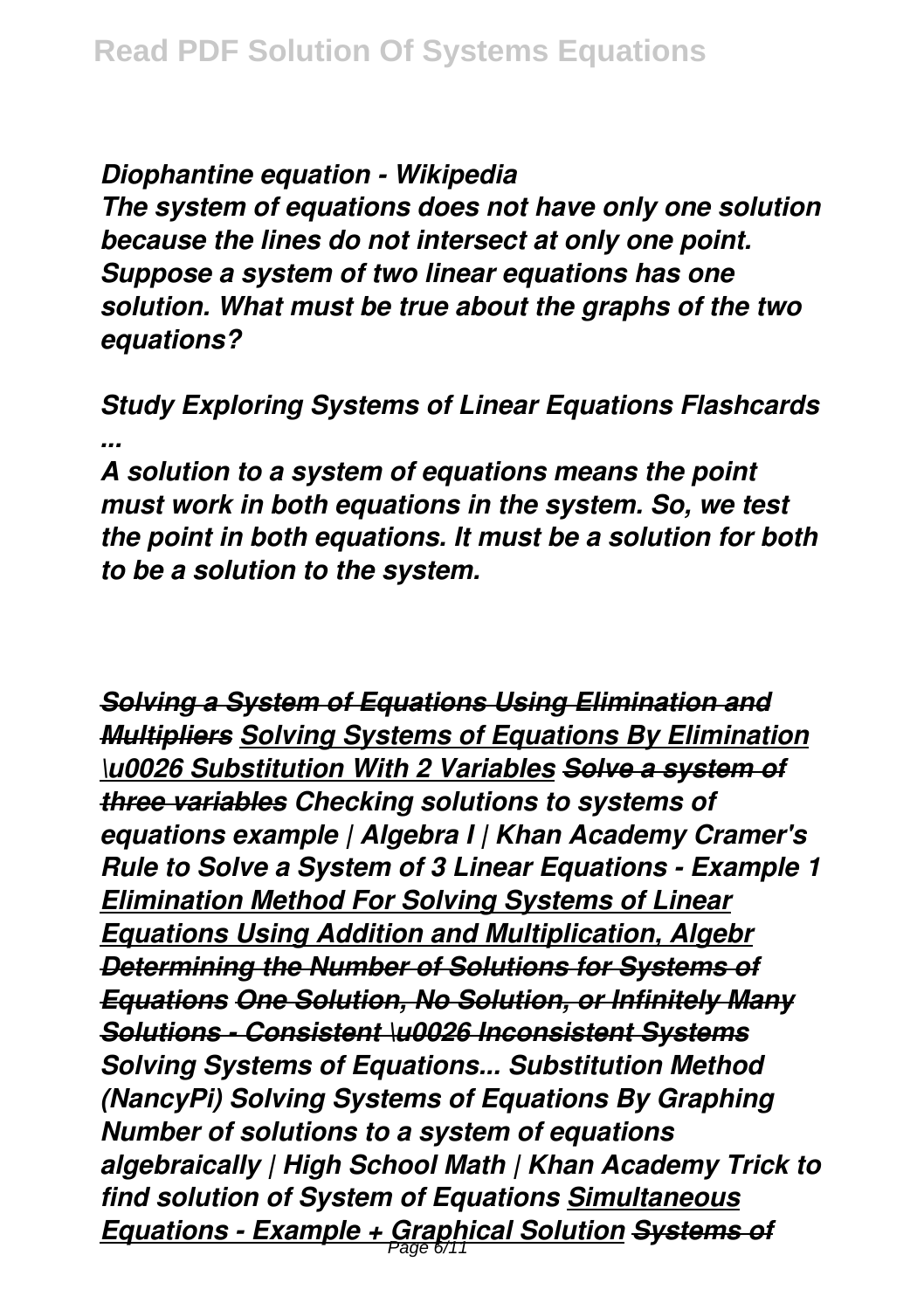*Linear Equations: Elimination Method Part 2 Solving Systems of Equations by Graphing | MathHelp.com Watch How to Solve Systems Elimination Method Algebra 37 - Solving Systems of Equations by EliminationAlgebra 40 - Solving Inconsistent or Dependent Systems Linear Systems: Matrix Methods | MIT 18.03SC Differential Equations, Fall 2011 Algebra - Solving Using Substitution Method Shortcut Method to Find A inverse of a 3x3 Matrix* 

*Learn the Basics for Solving a System of Equations by EliminationWhat is the solution to the system of equations How to solve a system of equations with infinite many solutions Linear Algebra Example Problems - General Solution of Augmented Matrix Systems of Equations with No Solution or Infinite Solutions (TTP Video 51) Linear System of Equations with Infinitely Many Solutions Defending Density: The Future of Urban Systems in New York Solving systems of equations by elimination | Algebra Basics | Khan Academy solving systems of equations three ways (KristaKingMath) Solution Of Systems Equations*

*A system of equations is a set of one or more equations involving a number of variables. The solutions to systems of equations are the variable mappings such that all component equations are satisfied—in other words, the locations at which all of these equations intersect. To solve a system is to find all such common solutions or points of intersection.*

*Systems of Equations Solver: Wolfram|Alpha The following steps are followed when solving systems of equations using the elimination method: Equate the coefficients of the given equations by multiplying with a*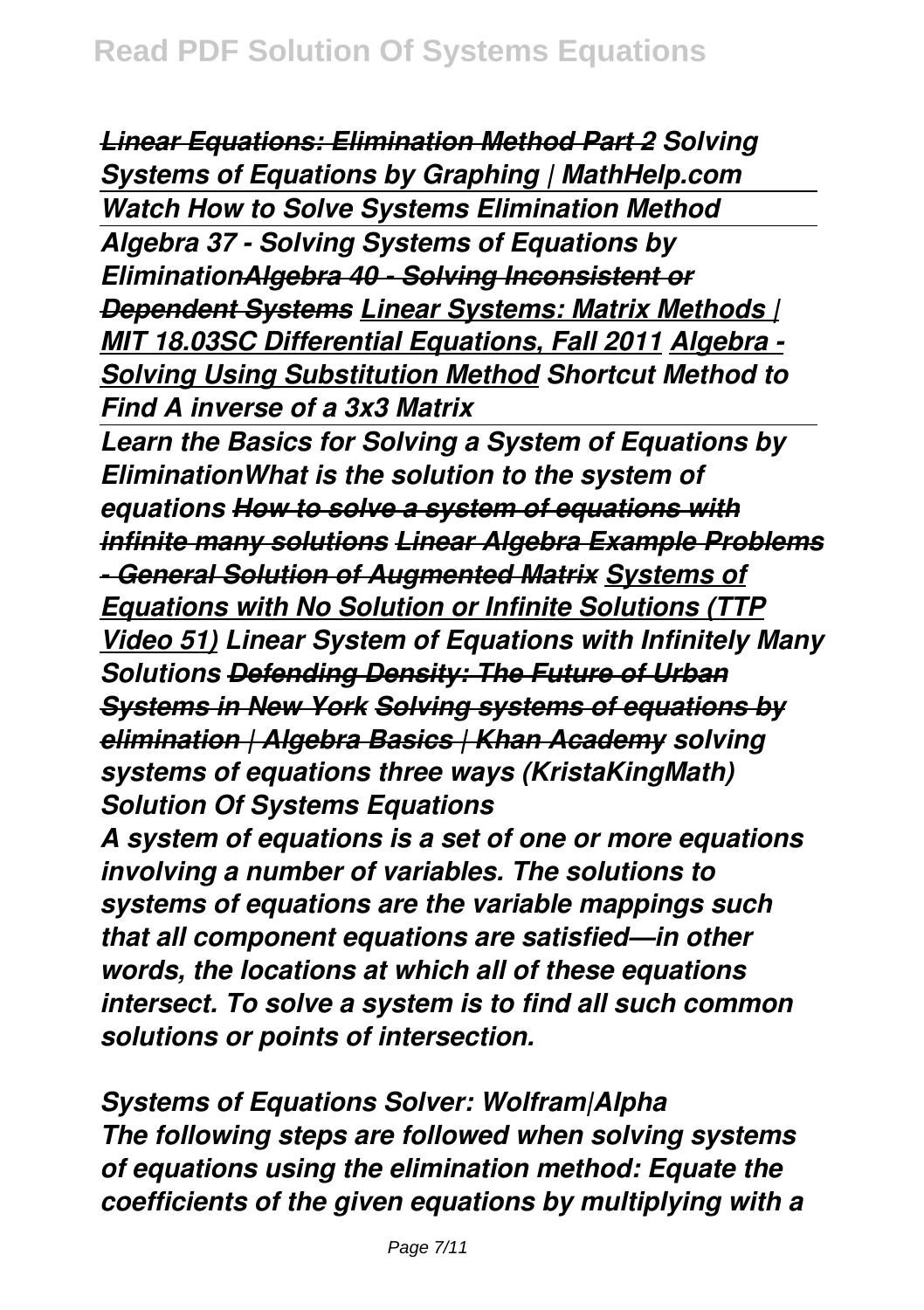*constant. Subtract the new equations common coefficients have same signs and add if the common coefficients have opposite signs,*

*Solving System of Equations – Methods & Examples Systems of equations: trolls, tolls (2 of 2) Testing a solution to a system of equations. Practice: Solutions of systems of equations. This is the currently selected item. Systems of equations with graphing: y=7/5x-5 & y=3/5x-1. Systems of equations with graphing: exact & approximate solutions.*

*Solutions of systems of equations | Algebra (practice ... The Solutions of a System of Equations A system of equations refers to a number of equations with an equal number of variables. We will only look at the case of two linear equations in two unknowns. The situation gets much more complex as the number of unknowns increases, and larger systems are commonly attacked with the aid of a computer.*

*The Solutions of a System of Equations The solutions of a system of equations are the values of*

*the variables that make all the equations true. A solution of a system of two linear equations is represented by an ordered pair (x,y). To determine if an ordered pair is a solution to a system of two equations, we substitute the values of the variables into each equation.*

*4.1: Solve Systems of Linear Equations with Two Variables ...*

*Solutions of systems of linear equations: 1 solution A system of linear equations has 1 solution if the lines have different slopes regardless of the values of their y-*Page 8/11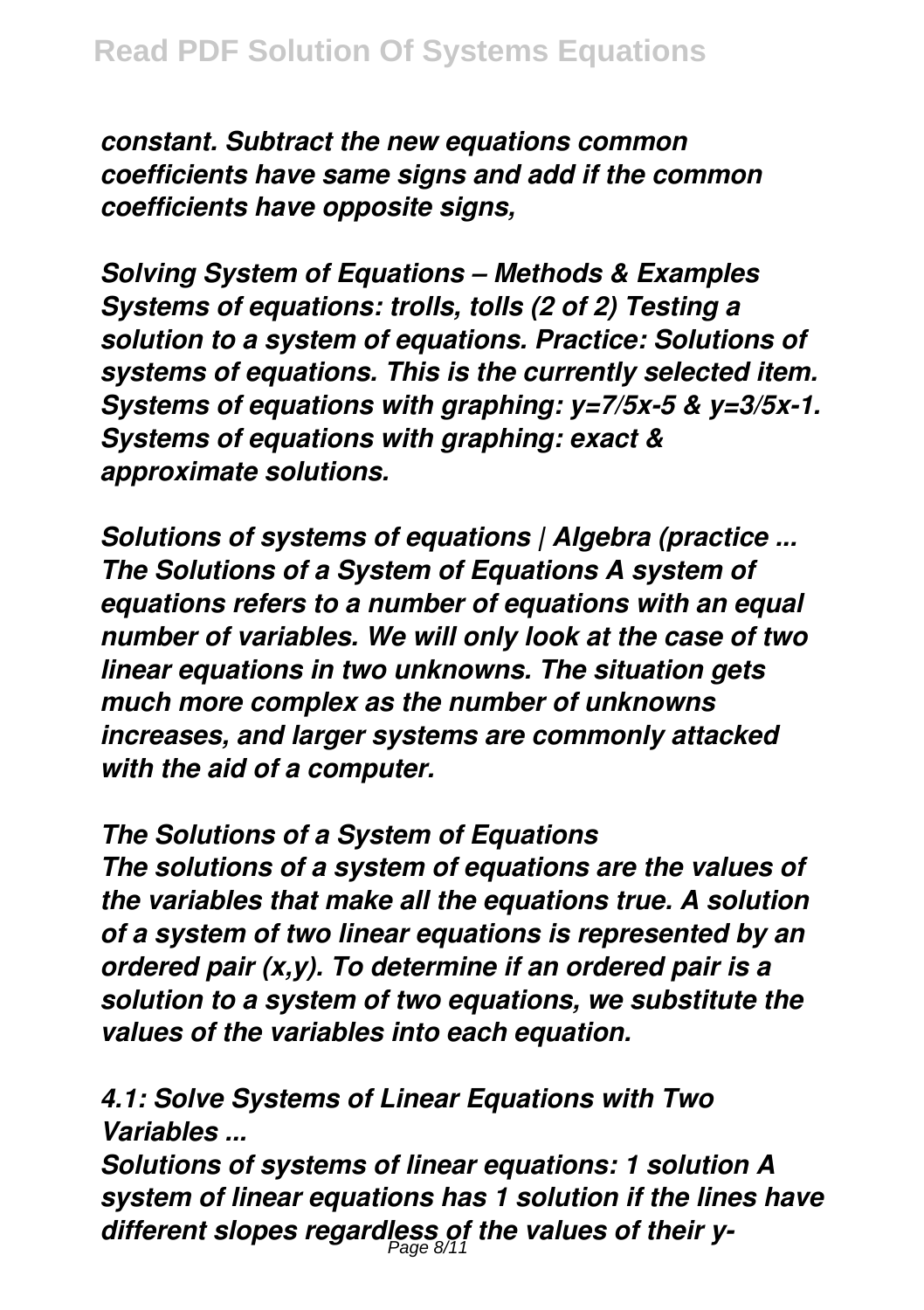*intercepts. For example, the following systems of linear equations will have one solution. We show the slopes for each system with blue.*

*Solutions of Systems of Linear Equations If you have a system of equations that contains two equations with the same two unknown variables, then the solution to that system is the ordered pair that makes both equations true at the same time. Follow along as this tutorial uses an example to explain the solution to a system of equations!*

*What's a Solution to a System of Linear Equations ... A system of linear equations means two or more linear equations. (In plain speak: 'two or more lines') If these two linear equations intersect, that point of intersection is called the solution to the system of linear equations. Systems of Linear Equations Worksheets*

*Systems of Linear Equations, Solutions examples, pictures ...*

*Systems of Equations Calculator is a calculator that solves systems of equations step-by-step. Example (Click to view) x+y=7; x+2y=11 Try it now. Enter your equations in the boxes above, and press Calculate! Or click the example. Need more problem types? Try MathPapa Algebra Calculator. About MathPapa*

*System of Equations Calculator - MathPapa x2 + y = 5, x2 + y2 = 7. \$xy+x-4y=11,\:xy-x-4y=4\$. xy + x − 4y = 11, xy − x − 4y = 4. \$3-x^2=y,\:x+1=y\$. 3 − x2 = y, x + 1 = y. \$xy=10,\:2x+y=1\$. xy = 10, 2x + y = 1. system-ofequations-calculator. en.*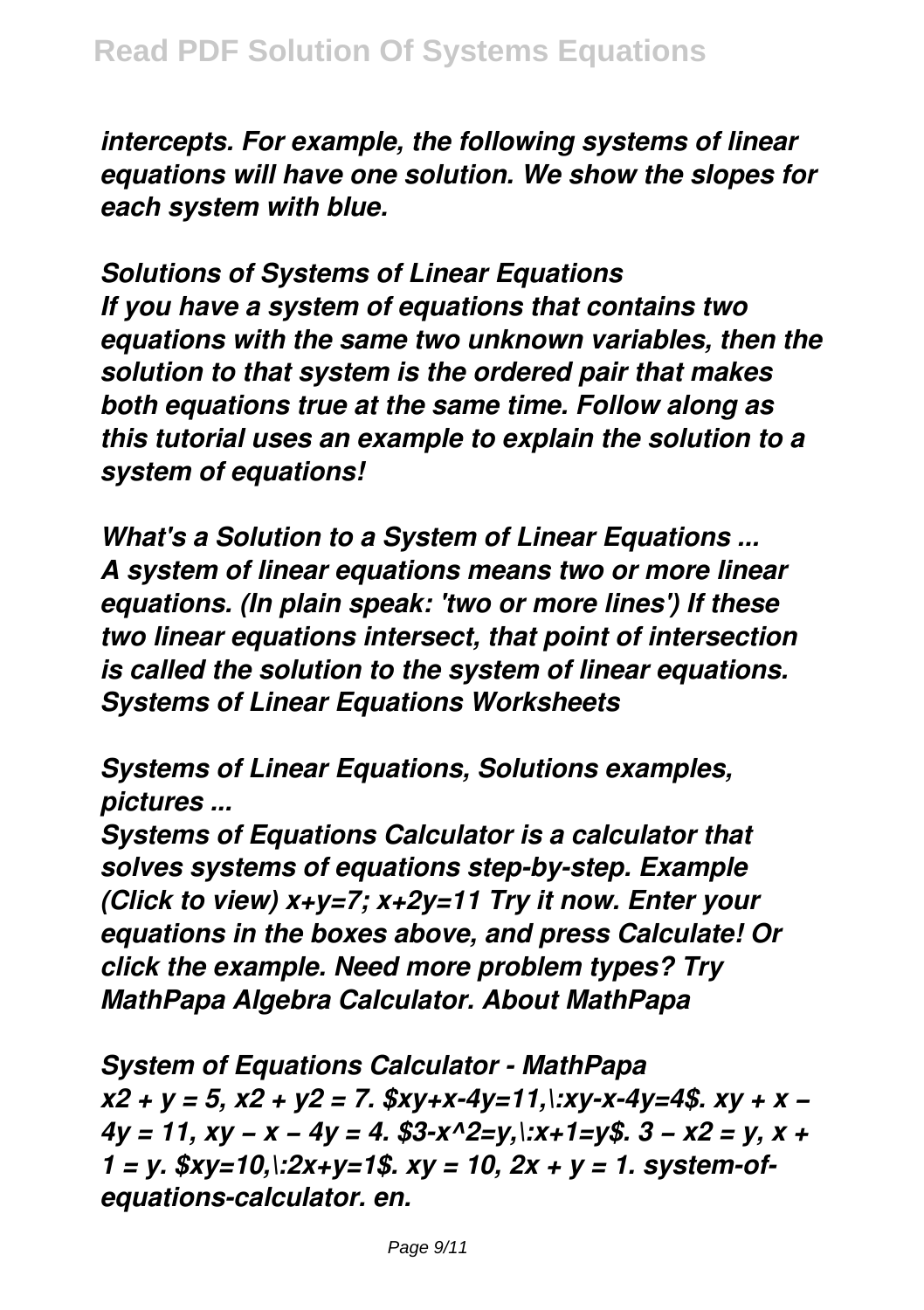*System of Equations Calculator - Symbolab The solution to a system of linear equations in two variables is any ordered pair that satisfies each equation independently. In this example, the ordered pair (4,7) (4, 7) is the solution to the system of linear equations.*

*Read: Solutions for Systems of Linear Equations ... Cramer's rule is an explicit formula for the solution of a system of linear equations, with each variable given by a quotient of two determinants. For example, the solution to the system. x + 3 y − 2 z = 5 3 x + 5 y + 6 z = 7 2 x + 4 y + 3 z = 8. {\displaystyle {\begin {alignedat} {7}x&\;+&\;3y& \;-&\;2z&\;=&\;5\\3x&\;+&\;5y&\;+&\;6z&\;=&\;7\\2x&\;+&\;4y &\;+&\;3z&\;=&\;8\end {alignedat}}}*

*System of linear equations - Wikipedia Therefore, the solution set to the given system of nonlinear equations consists of two points which are (– 3, 4) and (2, –1). Graphically, we can think of the solution to the system as the points of intersections between the linear function \color {red}x + y = 1 x + y = 1 and quadratic function \color {blue}y =*  $\{x^2/3 - 5y = x^2 - 5\}$ *.* 

*Systems of Non-Linear Equations - ChiliMath Solving a system of equations requires you to find the value of more than one variable in more than one equation. You can solve a system of equations through addition, subtraction, multiplication, or substitution. If you want to know how to solve a system of equations, just follow these steps. Method 1*

*4 Ways to Solve Systems of Equations - wikiHow solution: The Lagrangian of the system is L = μ 2 ( ˙ r 2 + r 2 ˙ θ 2) + c r The equation of motion is μ ¨ r = μr ˙ θ 2-c r*